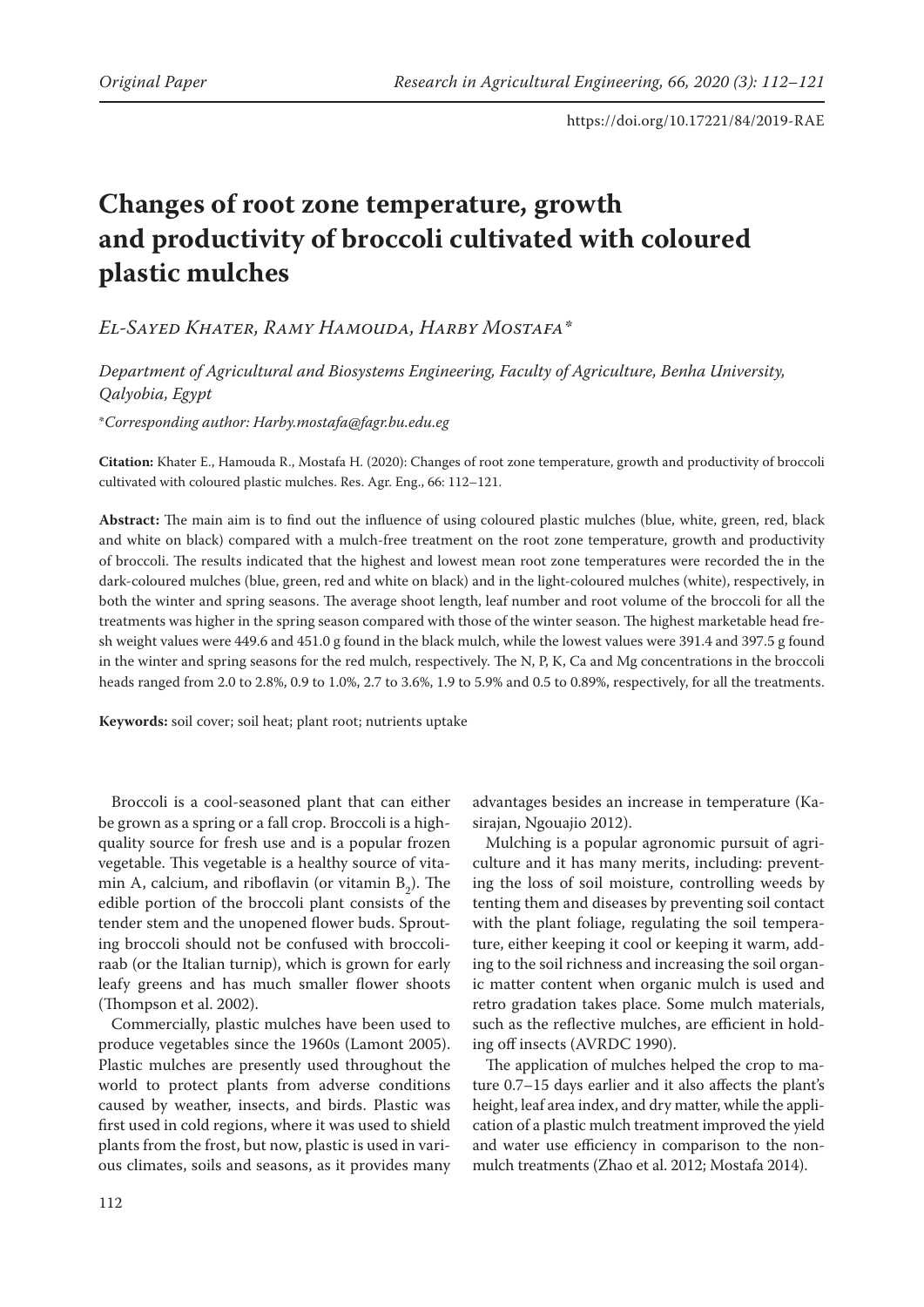Plastic mulches alter the plant micro-climate by influencing the soil energy balance by changing the soil temperature (Tarara 2000; Díaz-Pérez, Batal 2002; Lamont 2005; Ibarra-Jimenez et al. 2006). In warm environments, however, plastic mulches may cause high root zone temperature (RZT) conditions which may be deleterious to the growth and yield of vegetables (Díaz-Pérez, Batal 2002; Ibarra-Jimenez et al. 2008). The RZT influences the physiological processes such as the plant growth, gas exchange, and uptake of water and mineral nutrients (Dodd et al. 2000).

Light colours affect the growth and yield of plants dramatically, they influence the maturity and control weeds and diseases. This study aims at determining the influence of light colours on the root zone temperature, growth and productivity of broccoli grown during the winter and spring seasons.

## **MATERIAL AND METHODS**

The experiment was carried out at the Agriculture Research and Experiment Center, Faculty of Agriculture, Moshtohor, Benha University (latitude 30°21'N and 31°13'E), during the period of the November 2018 to April 2019 seasons.

Six mulches were used: a blue mulch, a white mulch, a green mulch, a red mulch, a black mulch and a white mulch on a black mulch. The transmissions of blue, white, green, red and black plastic were 450–500, 400–700, 500–570, 620–700 and 655–735 nm, respectively. The system consisted of seven treatments (six plastic film mulches and a control) refrigerators, raysoniculture. The cultivated area for each treatment was 7 m<sup>2</sup> (10 m long  $\times$  0.7 m wide). All the mulches were 1.2 m wide and had 35 µm thickness.

Six-week-old broccoli seedlings were planted in the field on the  $20<sup>th</sup>$  of November 2018 (winter season) and the  $25<sup>th</sup>$  of February 2019 (spring season), and a 30 cm spacing between the plants within the row. A drip irrigation system was used. The water consumptive use  $(mm \cdot day^{-1})$  was calculated and applied according to the climate data using the Penman-Monteith method described by (FAO 1991), and according to the local weather station data, which is located in Moshtohor. After the soil preparation,  $1 \text{ m}^3$  of compost was added. The fertiliser requirements of broccoli were applied as recommended by the Agronomy Research Institute (ARC) Ministry of Agriculture and Land Reclamation. The mechanical and chemical analysis of the experimental soil before transplanting are shown in Table 1 according to Cottenie et al. (1982). After soil bed preparation, mulch was spread on the soil surface uniformity and fixed on the ground by putting some soil on the ends of the cover. The treatments were arranged in a completely randomised design with three replications and seven treatments [T1 – blue mulch, T2 – white mulch, T3 – green mulch, T4 – red mulch, T5 – black mulch, T6 – white mulch on black mulch and T7 – without cover (control)]. The plastic mulches were blue, white, green, red, black, white on black and control.

The root zone temperature (RZT) was measured between the plants within the row at 10 cm below the mulched soil surface. The RZT over the growing season was measured with a thermocouple thermometer (Model Digi-Sense 69202-30 – Range –250 to 1 800 °C, Producer, USA). The air temperature data were recorded by the local weather station data.

The soil heat accumulation, measured as the soil degree-days (DD $_{\rm coil}$ ), was calculated as (Equation 1):

$$
DD_{\text{soil}} = \sum_{i=1}^{i=n} \frac{1}{2} \times \left( \frac{RZT_{\text{max}} - RZT_{\text{min}}}{2} - RZT_{\text{base}} \right) \quad (1)
$$

where:  $DD_{\text{soil}}$  – the soil degree-days;  $RZT_{\text{max}}$  – the maximum root zone temperature (°C);  $RT_{min}$  – the minimum root zone temperature (°C);  $RZT_{base}$  – the base root zone temperature (10 °C) (Jenni et al. 1996).

Three plants were randomly selected from each replicate to be used for measuring the growth parameters. The shoot length and number of leaves

Table 1. The mechanical and chemical analysis of the experimental soil before transplanting

| Clay                | Silt | Sand    | Texture | pH     | $EC$ (dS $\cdot$ m <sup>-1</sup> ) | CaCO<br>$(g \cdot kg^{-1})$ | <b>OM</b>           | Available $(mg \cdot kg^{-1})$ |       |      |
|---------------------|------|---------|---------|--------|------------------------------------|-----------------------------|---------------------|--------------------------------|-------|------|
| (%)                 | (% ) | $(\% )$ |         |        |                                    |                             | $(g \cdot kg^{-1})$ | N                              |       |      |
| 51                  | 24.6 | 24.4    | clayey  | 7.9    | 2.16                               | 14.1                        | 15.3                | 22.5                           | 9.1   | 120  |
| Trace elements      |      |         |         | Fe     | Zn                                 | Mn                          | Cu                  | Cd                             | Ni    | Рb   |
| Total content (ppm) |      |         | 15.15   | 54 574 | 89.73                              | 935                         | 64.65               | 0.154                          | 60.56 | 9.16 |

EC – electrical conductivity;  $dS·m^{-1}$  – 640 ppm; OM – organic matter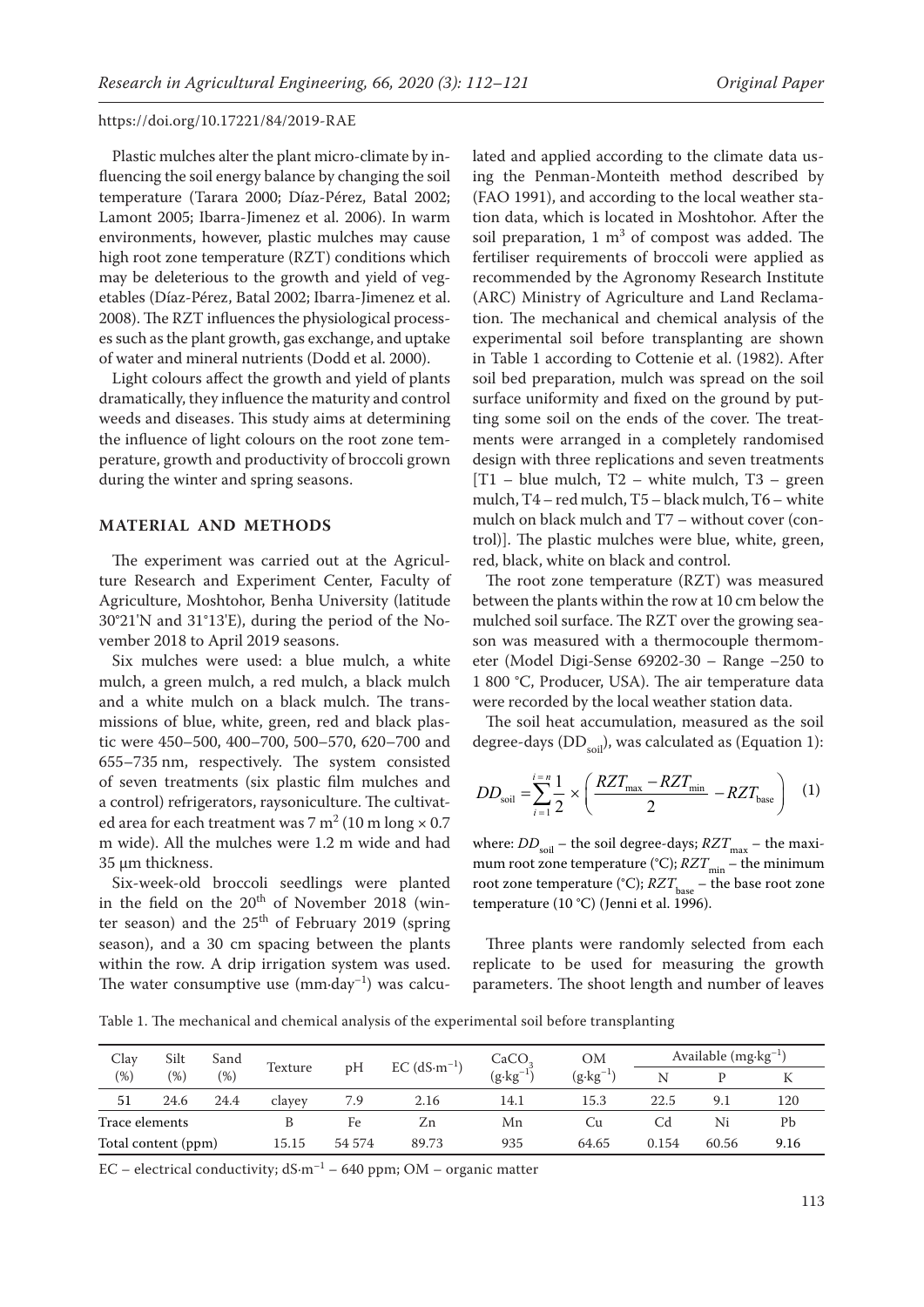were measured weekly. The root volume, fresh and dry weight of the shoot, root and fruit were determined at the end of the experiment. For measuring the root volume, the water displacement technique was preferred. The measuring is undertaken in a special container with an overflow spout. This container is filled with water until it overflows from the spout. Then the fresh-washed roots, which have been carefully dried with a soft cloth, are immersed and the overflow water volume is measured in a graduated cylinder (Benjamin, Nielsen 2004). After measuring the fresh mass, the plants were oven dried at 70 °C until a constant weight was reached.

After digestion, the total content of the macro elements was evaluated (Chapman, Partt 1961). The nitrogen was determined by a Kjeldahl digestion apparatus (Bremmer, Mulvaney 1982). The total N includes all forms of inorganic N, such as  $NH_4$ ,  $NO_3$ and  $NH_2$  (urea), and the organic N compounds, such as proteins, amino acids and other derivatives. Depending on the form of N present in a particular sample, a specific method is to be adopted for determining the total N value. While the organic N materials can be converted into a simple inorganic ammoniacal salt by digestion with sulfuric acid, the modified Kjeldahl method is adopted with the use of salicylic acid or Devarda's alloy to reduce the nitrates into an ammoniacal form. All the organic and inorganic salts are converted at the end of the digestion into an ammonium form, which is distilled and estimated using a standard acid. Since the method's accuracy depends on the complete conversion of organic N to NH4-N, the temperature and time of digestion, the solid-acid ratio and the type of catalyst used play an important role in the process. The optimum temperature for digestion is 320–370 °C. At a lower temperature, the digestion may not be complete, while above 410 °C, loss of NH<sub>3</sub> may occur. The salt : acid (weight : volume) ratio should not be less than 1 : 1 at the end of digestion.  $CuSO<sub>4</sub>$  and mercury (Hg) are widely used catalysts to accelerate the digestion process. Potassium sulfate is added to raise the acid's boiling point so that volatilisation prevents the loss of acid. The potassium, calcium and magnesium contents were determined by a photometer (Model Jenway PFP7 – Range 0–160 mmol·L–1, Jenway, USA). The potassium present in the sample is extracted with a neutral ammonium acetate of 1 molarity. This is considered as the plant-available K in the samples. It is estimated with the help of a flame photometer. The calcium and magnesium

contents are determined either by the ethylenediaminetetraacetic acid (EDTA) titration method or by using atomic absorption spectroscopy (AAS) after the removal of the ammonium acetate and organic matter (OM). The phosphorus (P) content was determined colorimetrically following the Murphy and Riley (1962) method. Olsen's procedure for neutral and alkali samples is the most widely used method for determining the available phosphorus in the samples. In these methods, specific coloured compounds are formed with the addition of appropriate reagents in the solution, whose intensity is proportionate to the estimated concentration of the element. The colour intensity is measured spectrophotometrically. In a spectrophotometric analysis, the light of the definite wavelength (not exceeding, say, 0.1–1.0 nm in bandwidth) extending to the ultraviolet region of the spectrum constitutes the light source.

## **RESULTS AND DISCUSSION**

**Root zone temperature.** The results indicated that the average root zone temperature for all the treatments was higher than the average air temperature (Figure 1). The average root zone temperature values were 16.1, 14.5, 15.7, 16.3, 16.3, 15.4 and 14.3 °C for the blue, white, green, red, black, white on black coloured plastic mulches and without a cover, respectively, compared to 13.9 °C for the air temperature in the winter season. While, they were 22.1, 20.1, 21.4, 21.7, 22.1, 20.8 and 20.2 °C for the blue, white, green, red, black, white on black coloured plastic mulches and without a cover, respectively, compared to 20.0 °C for the air temperature in the spring season.

The changes in the daily root zone temperature under the different coloured mulch throughout the season were related to the changes in the air temperature during both the winter and spring seasons. The highest value of the root zone temperature (16.3 °C) was obtained under the black mulch, while the lowest value of the root zone temperature (14.4 °C) was obtained under the white mulch compared to (14.3 °C) for the control in the winter season. In the spring season, the highest value of the root zone temperature (22.1 °C) was obtained under the black mulch, while the lowest root zone temperature (20.1 °C) was obtained under the white mulch compared to (20.2 °C) for the control which agreed with Lamont (2005) who found that the dark mulch had a higher mean root zone temperature.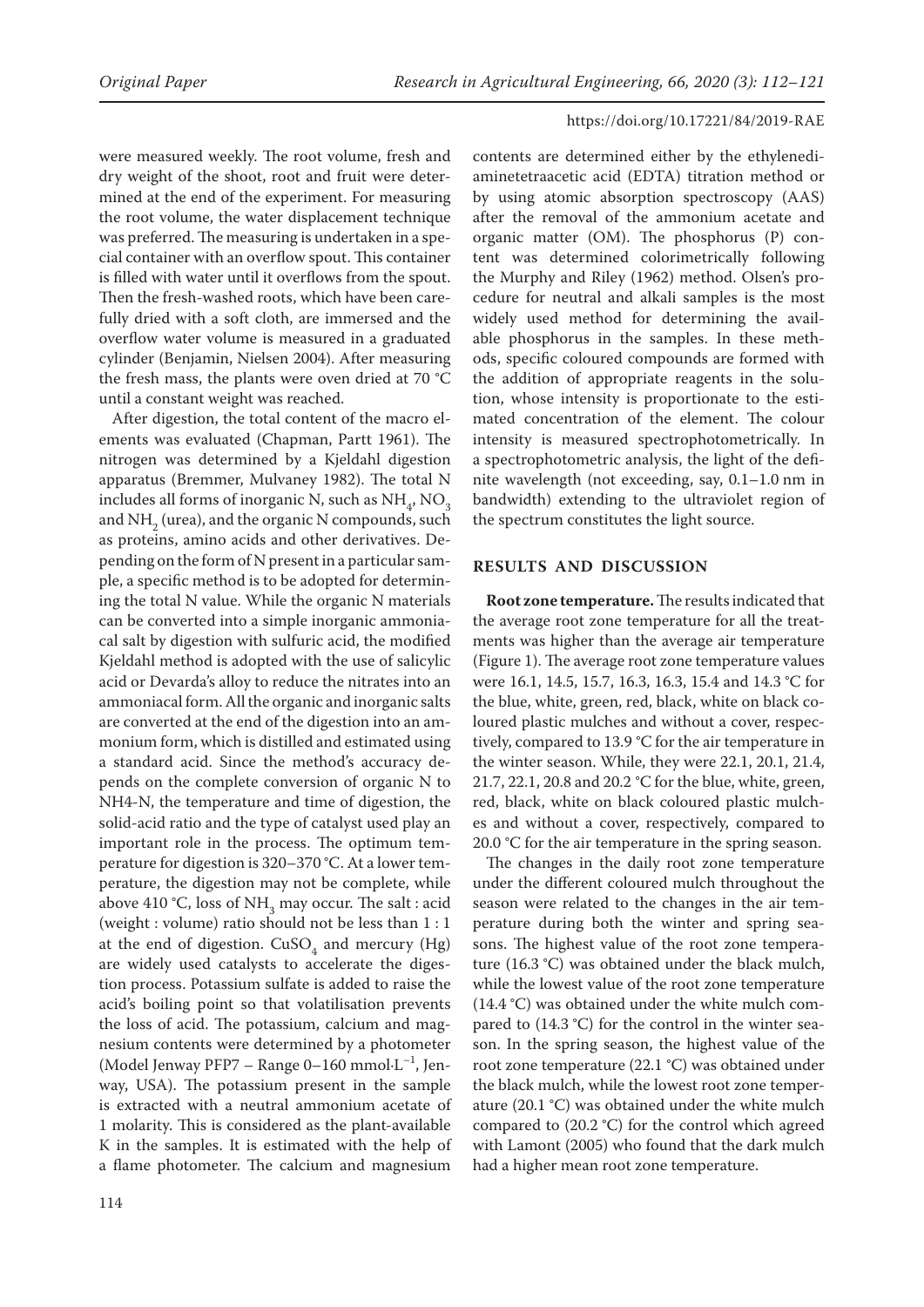



and (B) spring seasons and planstic multiplane and spring seasons Figure 1. Air temperature and root zone temperature under plastic mulch for broccoli crop during (A) winter und

The average diurnal trends of the RZT for each of the mulches during the three seasons are shown in Figure (2). The average hourly root zone temperatures ranged from 10.8 to 22.3 °C, 8.9 to 21.1 °C, 10.4 to 22.1 °C, 10.8 to 22.7 °C, 10.5 to 23.2 °C, 9.6 to 21.3 °C and 8.5 to 20.6 °C in the blue, white, green, red, black, white on black coloured plastic mulches and without a cover, respectively, in the winter season. While, they ranged from 13.4 to 24.4 °C, 11.6 to 23.0 °C, 12.8 to 24.9 °C, 13.4 to 24.6 °C, 13.9 to 25.4 °C, 12.1 to 23.9 °C and 11.7 to 22.93 °C in the blue, white, green, red, black, white on black coloured plastic mulches and without a cover, respectively, in the spring season. crop during winter and spring seasons

**Soil heat accumulation.** The amount of heat accumulated in the soil measured as the soil degreedays (DD $_{\rm coil}$ ) or heat units differed among the seasons (winter and spring) and the plastic mulches (blue, white, green, red, black and white on black) and the control (Figure 3). The least amount of heat was accumulated in the soil during the winter sea-



under plastic mulch for broccoli crop during  $(A)$  winter and (B) spring seasons Figure 2. Average diurnal trends of root zone temperature

son than during the spring season. It could be seen that the soil degree-days values were 112.7, 82.4, 106.1, 116.4, 116.7 and 99.2 for the blue, white, green, red, black and white on black coloured



Figure 3. Soil degree-days under plastic mulch for broccoli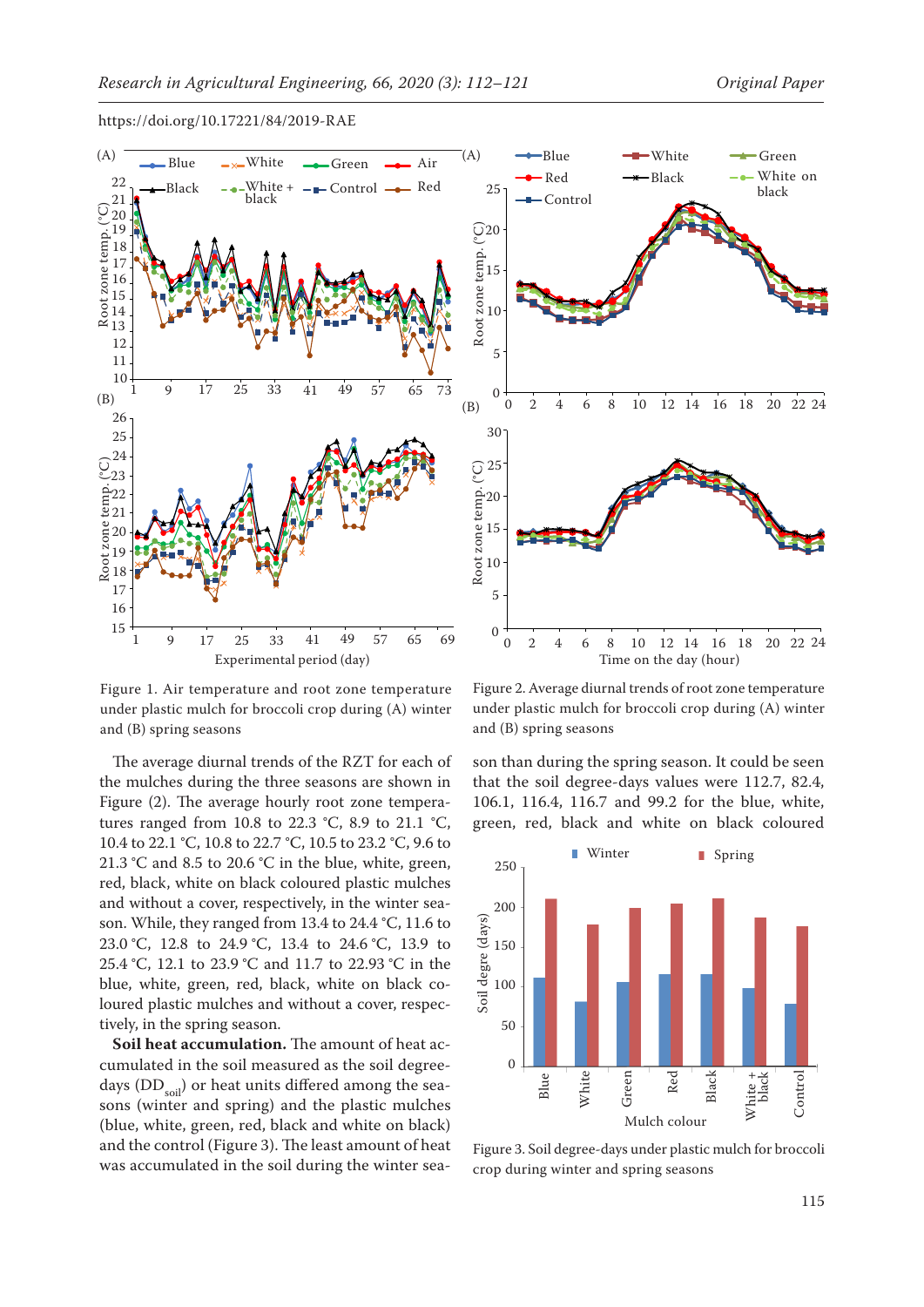plastic mulches, respectively, compared to 79.5 without a cover (control) for the winter season. While, they were 211.0, 178.4, 199.0, 204.9, 212.5 and 188.1 for the blue, white, green, red, black and white on black coloured plastic mulches, respectively, compared to 176.3 without a cover (control) for the spring season.

The highest value of the soil degree-days (116.7) was obtained under the black mulch, while the lowest value of the soil degree-days (79.5) was obtained in the control in the winter season. In the spring season, the highest value of the soil degree-days (212.5) was obtained under the black mulch, while the lowest value of the soil degree-days (176.3) was obtained in the control which agreed with Subramaniyan and Zhou (2008).

As shown in Figure 4, the soil degree-days increased with the increasing root zone temperature. It could be seen that the soil degree-days range from 79.5 to 116.7 and 176.3 to 212.5 for the winter and spring seasons, respectively. Bud<br>As<br>Tea<br>CC

The regression between the soil degree-days and the root zone temperature is expressed by the following Equations (2 and 3):

**Shoot length.** The average shoot length of the broccoli for all the treatments increased with the

$$
DD_{\text{soil}} = 18.509 RZT - 185.11
$$
 (2) found for the red much, while the lowest value

 $R^2$  = 0.999 for the winter season

 $DD_{\text{soil}} = 14.523 RZT - 207.88$  $R^2$  = 0.917 for the spring season (3)

where:  $DD_{\text{soil}}$  – the soil degree-days;  $RZT$  – the root zone temperature (°C)

increasing plant age (Figure 5). The average shoot length of the broccoli at the end of experimental period was 48.3, 43.0, 45.3, 51.5, 43.7 and 48.7 cm for the blue, white, green, red, black and white on black coloured plastic mulches, respectively, compared to 45.0 cm for without a cover in the winter season. While, it was 49.0, 44.7, 48.7, 46.0, 51.7, 47.7 cm for the blue, white, green, red, black and white on black coloured plastic mulches, respectively, compared to 47.3 cm for without a cover in the spring season.

The results also indicated that the average shoot length of the broccoli for all the treatments was increased in the spring season and taller than those of the winter season. It could be seen, the highest value of the shoot length of the broccoli (51.5 cm) was



Figure 4. The relationship between soil degree-days and root zone temperature in (A) winter and (B) spring seasons

found for the red mulch, while the lowest value of the shoot length of the broccoli (43.0 cm) was found for the white mulch in the winter season. In the spring season, the highest value of the shoot length of the broccoli (51.7 cm) was found for the black mulch, while the lowest value of the shoot length of the broccoli (44.7 cm) was found for the white mulch as obtained by Iqbal et al. (2009) who found that the highest value of the shoot length of hot peppers was found for a black mulch, while the lowest value of the shoot length of hot peppers was found under a clear mulch.

**Number of leaves.** The average number of broccoli leaves for all the treatments increased with the increasing plant age (Figure 6). The average number of the leaves at the end of experimental period was 12.3, 10.7, 12.0, 12.5, 12.0 and 12.3 for the blue, white, green, red, black and white on black coloured plastic mulches, respectively, compared to 11.3 for without a cover in the winter season. While, it was 15.0, 14.3, 13.7, 14.0, 16.0 and 14.3 for the blue, white, green, red, black and white on black coloured plastic mulches, respectively, compared to 14.0 for without a cover in the spring season.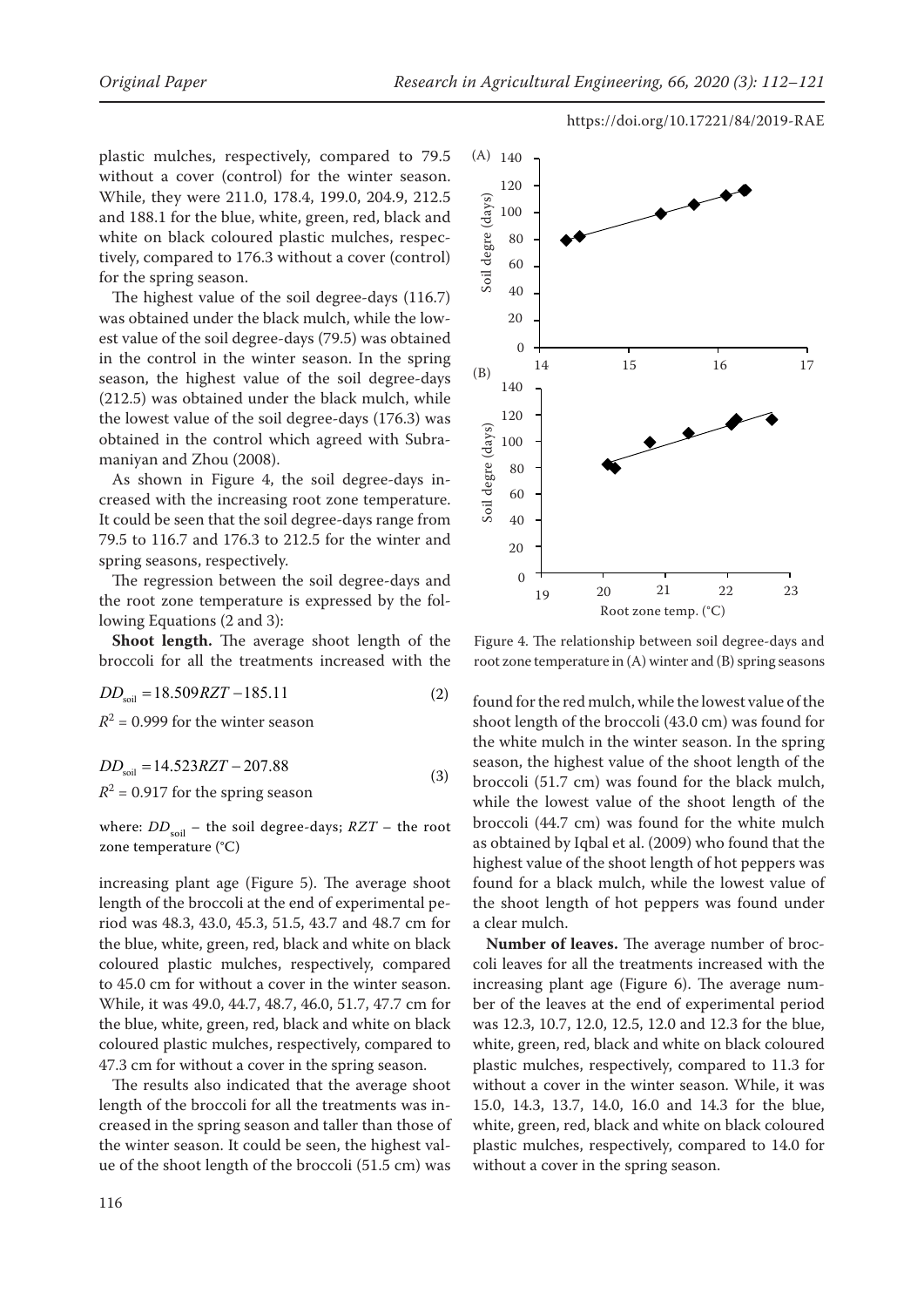

Figure 5. Shoot length of broccoli for plastic mulch during  $(A)$  winter and  $(B)$  spring seasons value value noot length of broccoll for plastic muich dur



Figure 6. Number of leaves of broccoli for plastic mulch during (A) winter and (B) spring seasons during winter and spring seasons

The results also indicated that the average number of broccoli leaves for all the treatments increased in the spring season more than those of the winter season. It could be seen that the highest value of broccoli leaves number (12.5) was found for the red mulch, while the lowest value (10.7) was found for the white mulch in the winter season. In the spring season, the highest value of broccoli leaves number (16.0) was found for the black mulch, while the lowest value (13.7) was found for the green mulch.

**Root volume.** The average root volume of the broccoli plant at the end of experimental period was 238.4, 228.1, 289.3, 239.0, 343.4 and 332.7 cm<sup>3</sup> for the blue, white, green, red, black and white on black coloured plastic mulches, respectively, compared to  $171.7 \text{ cm}^3$  for without a cover (control) in the winter season (Figure 7). While, it was 295.5, 260.2, 292.4, 272.4, 367.1 and 358.8  $\text{cm}^3$  for the blue, white, green, red, black and white on black coloured plastic mulches, respectively, compared to  $241.7 \text{ cm}^3$  for without a cover (control) in the spring season.

The highest value of the root volume  $(343.4 \text{ cm}^3)$ was found for the black mulch, while the lowest value  $(228.9 \text{ cm}^3)$  was found for the white mulch in the winter season. In the spring season, the highest value of the root volume  $(367.1 \text{ cm}^3)$  was found for the black mulch, while the lowest value  $(260.2 \text{ cm}^3)$ was found for the white mulch.

**Fresh and dry weight of the shoot.** It could be seen that the average fresh weight of the broccoli shoot at the end of experimental period was 991.0, 932.0, 921.5, 1 198.0, 783.5 and 1 281.5 g per plant for the blue, white, green, red, black and white on black coloured plastic mulches, respectively, compared



during winter and spring seasons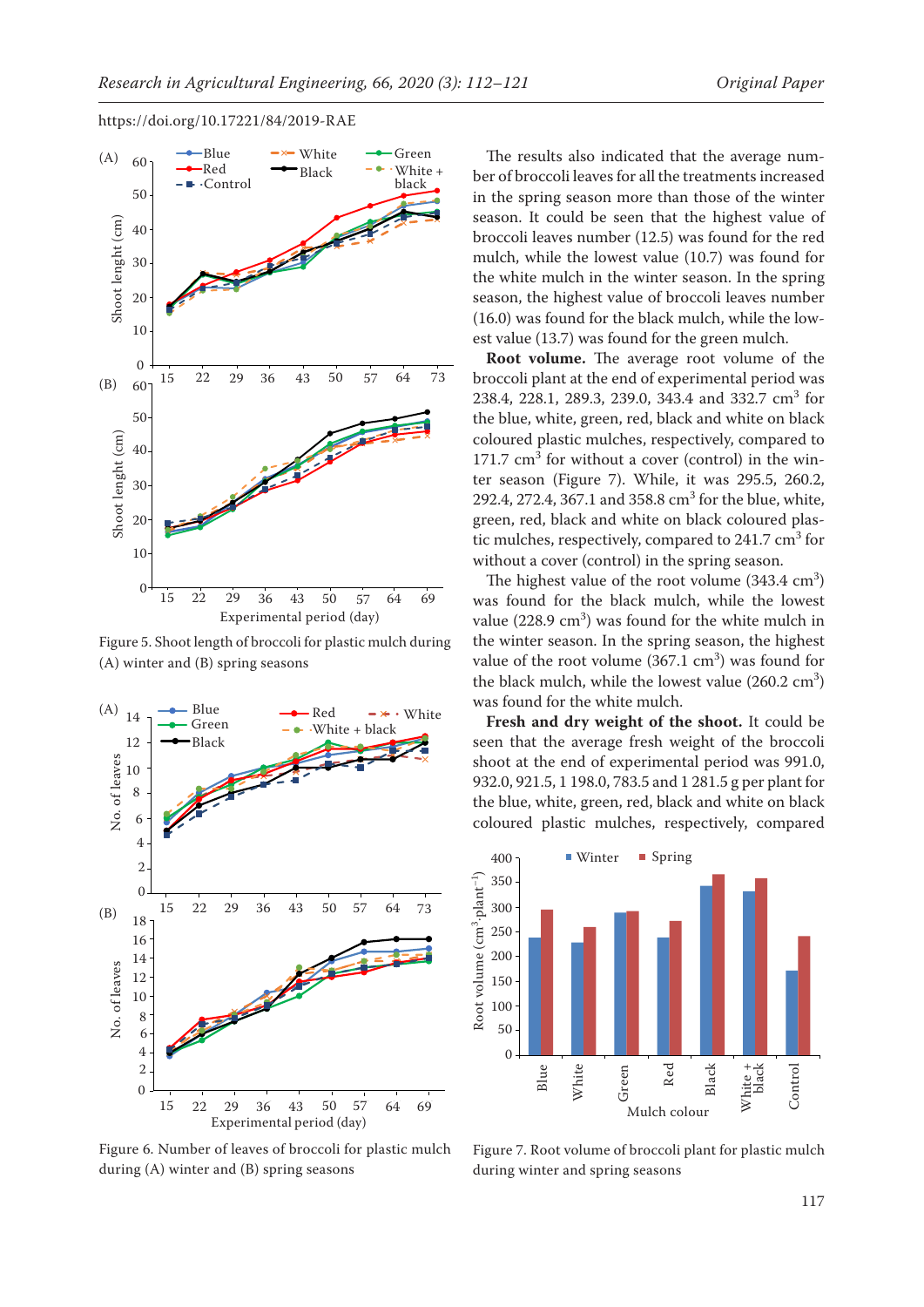to 638.5 g per plant for without a cover in the winter season (Figure 8). While, it was 1 160.2, 872.7, 795.4, 673.3, 1 290.8 and 1 105.6 g per plant for the blue, white, green, red, black and white on black coloured plastic mulches, respectively, compared to 779.4 g per plant for without a cover in the spring season. The increased the plant growth in the spring season may be attributed to the presence of the higher air and root zone temperatures in the spring than in the winter. These results agreed with those obtained by Tarara (2000).

The results also indicated that the average dry weight of the plant shoot at the end of experimental period were 78.3, 33.8, 54.9, 75.6, 36.5 and 78.4 g per plant for the blue, white, green, red, black and white on black coloured plastic mulches, respectively, compared to 40.0 g per plant for without a cover in the winter season. While, they were 112.6, 93.2, 74.8, 64.8. 123.3 and 111.2 g per plant for the blue, white,

green, red, black and white on black coloured plastic mulches, respectively, compared to 88.3 g per plant for without a cover in the spring season.

The highest value of fresh weight of the plant shoot (1 281.5 g) was found for the white on black mulch, while the lowest value (783.53 g) was found for the black mulch in the winter season. In the spring season, the highest value (1 290.8 g) was found for the black mulch, while the lowest value (673.3 g) was found for the red mulch. These results agreed with those obtained by Díaz-Pérez (2009) who found that the highest value of the weight of the shoot of the broccoli plant was found for a black mulch, while the lowest value of the weight of the shoot of the broccoli plant was found under a blue mulch in the spring season.

**Fresh and dry weight of the root.** The results in Figure 9 indicate that the average fresh weight of the plant root at the end of experimental period was 339.7, 257.2, 248.1, 261.8, 351.3 and 307.9 g per plant





**Mulch Colore** Figure 8. Fresh and dry weight of shoot of broccoli for plastic mulch during (A) winter and (B) spring seasons

Figure 9. Fresh and dry weight of root of broccoli for plastic mulch during (A) winter and (B) spring seasons

(B)

weight (g/plant)

Shoot weight  $(g\text{-}plant^{-1})$ 

 $v$ eight (g·plant $\overline{\phantom{a}}$ 

Root

40

60

80

 $\frac{1}{2}$  1 00

 $-120$ 

Shoot weight (g-plant

Shoot weight (g·plant–1)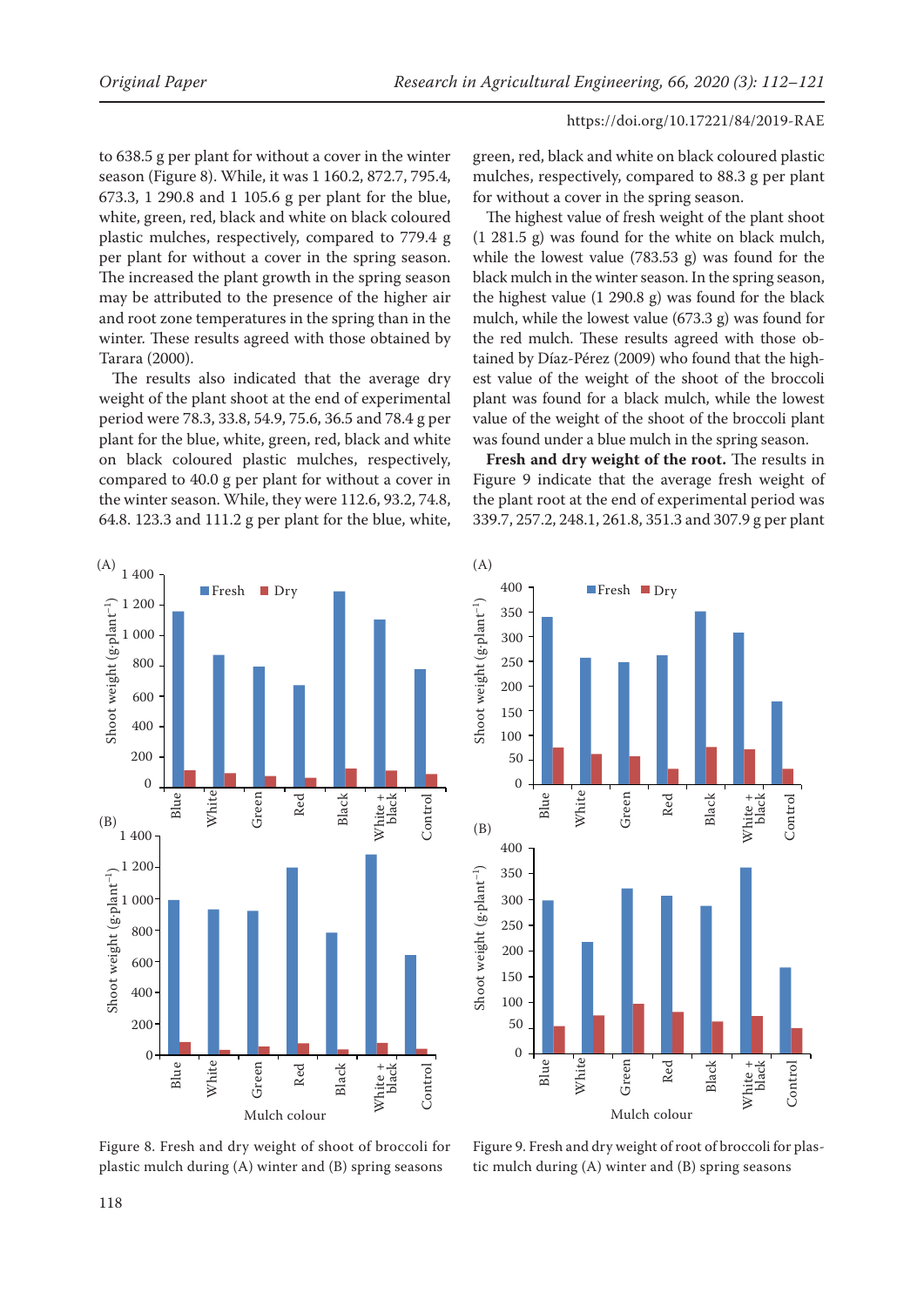for the blue, white, green, red, black and white on black coloured plastic mulches, respectively, compared to 167.1 g per plant for without a cover in the winter season. While, it was 298.5, 217.5, 321.5, 307.1, 287.5 and 362.0 g per plant for the blue, white, green, red, black and white on black coloured plastic mulches, respectively, compared to 168.0 g per plant for without a cover in the spring season.

The results also indicated that the average dry weight of the root at the end of experimental period was 75.3, 62.0, 57.5, 32.1, 76.1 and 71.8 g per plant for the blue, white, green, red, black and white on black coloured plastic mulches, respectively, compared to 32.0 g per plant for without a cover in the winter season. While, they were 54.4, 75.2, 97.5, 81.8, 63.2 and 74.0 g per plant for the blue, white, green, red, black and white on black coloured plastic mulches, respectively, compared to 88.3 g per plant for without a cover in the spring season.

The highest value of the fresh weight of the root (351.3 g) was found for the black mulch, while the lowest value (257.2 g) was found in the white mulch in the winter season. In the spring season, the highest value of the fresh weight of the root (362.0 g) was found in the white on black mulch, while the lowest value of the fresh weight of the broccoli root (217.5 g) was found in the white mulch as mentioned by Díaz-Pérez (2009) who found that the highest value of the weight of the root of the broccoli plant was found for a black mulch, while the lowest value of weight of the root of the broccoli plant was found under a white mulch.

**Broccoli yield.** The average fresh and dry weight of the marketable head of broccoli for all the treatments increased in the spring season more than  $(B)$   $\overline{a}$   $\overline{b}$   $\overline{c}$   $\overline{d}$   $\overline{c}$ those in the winter season (Figure 10). It could be seen that the average fresh and dry weight of the marketable head of broccoli at the end of experimental period was 417.1, 401.4, 399.0, 391.4, 449.6 and 406.5 g per plant for the blue, white, green, red, black and white on black coloured plastic mulches, respectively, compared to 360.5 g per plant for without a cover in the winter season. While, they were 428.8, 402.4, 403.9, 397.5, 451.0 and 421.3 g per plant for the blue, white, green, red, black and white on black coloured plastic mulches, respectively, compared to 365.8 g per plant for without a cover in the spring season. The increased broccoli yield in the spring season may be attributed to the **Mulch Colore** presence of the higher air and root zone temperatures in the spring than in the winter and these rent:<br>4<br>ck<br>pe

sults agreed with Lamont (2005) and Ibarra-Jimenez et al. (2006).

The results also indicated that the average dry weight of the marketable head of broccoli at the end of experimental period was 48.7, 35.6, 33.3, 32.6, 50.6 and 36.1 g per plant for the blue, white, green, red, black and white on black coloured plastic mulches, respectively, compared to 29.6 g per plant for without a cover in the winter season. While, they were 39.0, 34.7, 35.3, 33.5, 51.6 and 37.8 g per plant for the blue, white, green, red, black and white on black coloured plastic mulches, respectively, compared to 31.3 g per plant for without a cover in the spring season.

The highest values of the fresh weight of the marketable head of broccoli (449.6 and 451.0 g) were found for black mulch, while the lowest values of the fresh weight of the marketable head of broccoli (391.4 and 397.5 g) were found for the red mulch in the winter and spring seasons, respectively as obtained by Díaz-Pérez (2009) who found that the



Figure 10. Fresh and dry weight of marketable head of broccoli for plastic mulch during (A) winter and (B) spring seasons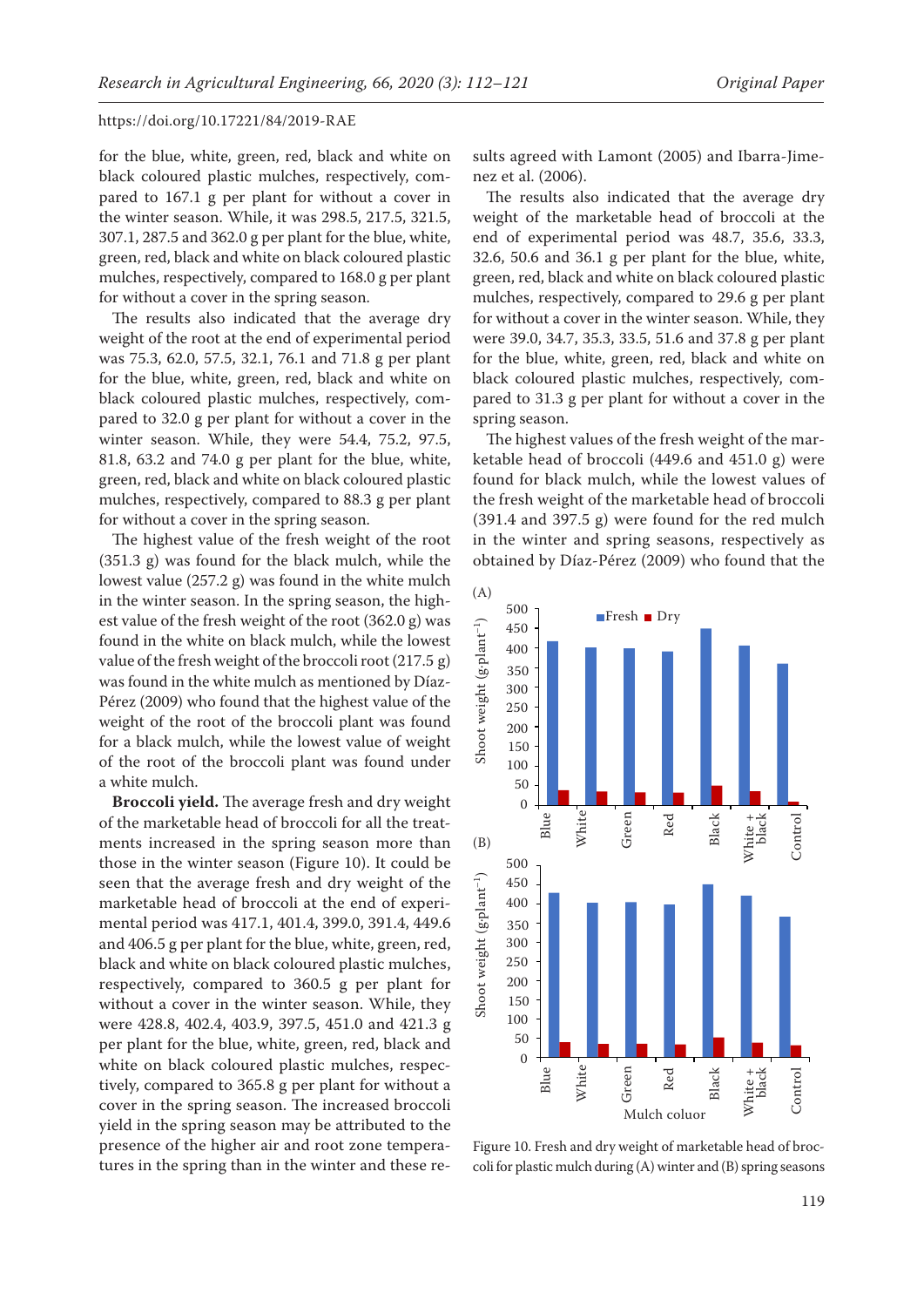highest value of the weight of the marketable head of broccoli plant was found for a black mulch.

**Total nutrients uptake.** The average nitrogen (N) in the broccoli head was 2.42, 2.16, 2.19, 2.33, 2.34 and 2.31% for the blue, white, green, red, black and white on black coloured plastic mulches, respectively, compared to 1.98% for without a cover in the winter season (Table 2). While, it was 2.57, 2.40, 2.35, 2.42, 2.81 and 2.53% for the blue, white, green, red, black and white on black coloured plastic mulches, respectively, compared to 2.06% for without a cover in the spring season.

The results also indicated that the average phosphorus (P) in the broccoli head was 0.89, 0.91, 0.92, 0.78, 0.90 and 0.94% for the blue, white, green, red, black and white on black coloured plastic mulches, respectively, compared to 0.87 % for without a cover in the winter season. While, it was 0.93, 0.93, 0.94, 0.83, 0.93 and 0.96% for the blue, white, green, red, black and white on black coloured plastic mulches, respectively, compared to 0.89% for without a cover in the spring season.

The potassium (K) in the broccoli head was 3.19, 2.89, 2.67, 3.33, 3.12 and 3.25% for the blue, white, green, red, black and white on black coloured plastic mulches, respectively, compared to 2.81% for without a cover in the winter season. While, it was 3.55, 2.90, 2.72, 2.71, 3.25 and 3.80% for the blue, white, green, red, black and white on black coloured plastic mulches, respectively, compared to 2.73% for without a cover in the spring season.

The calcium (Ca) in the broccoli head was 2.24, 1.96, 2.11, 2.12, 2.32 and 1.95% for the blue, white, green, red, black and white on black coloured plastic mulches, respectively, compared to 1.87% for without a cover in the winter season. While, it was 2.46, 2.23, 2.56, 2.51, 2.89 and 2.38% for the blue, white, green, red, black and white on black coloured plastic mulches, respectively, compared to 2.30% for without a cover in the spring season.

The magnesium (Mg) in the broccoli head was 0.89, 0.54, 0.84, 0.84, 0.75 and 0.78% for the blue, white, green, red, black and white on black coloured plastic mulches, respectively, compared to 0.72% for without a cover in the winter season. While, it was 0.81, 0.56, 0.81, 0.71, 0.80 and 0.71% for the blue, white, green, red, black and white on black coloured plastic mulches, respectively, compared to 0.69% for without a cover in the spring season.

# **CONCLUSION**

The experiment was carried out to study the influence of using coloured plastic mulches (blue, white, green, red, black and white on black) compared with a non-cover (control) on the root zone temperature, growth and productivity of the broccoli grown in the winter and spring seasons. The obtained results can be summarised as follows:

In both the winter and spring seasons, the mean root zone temperatures were the highest (16.3 and 22.1 °C) in the dark-coloured mulches (blue, white, green, red and white on black) and the lowest (14.5 and 20.1 °C) in light-coloured mulches (white).

Less heat was accumulated in the soil during winter season than during the spring season. The highest values of the soil degree-days were 116.7 and 212.5, while the lowest values of soil degree-days were 79.5 and 176.3.

The highest values of the root volume of the broccoli (343.4 and 367.1  $\text{cm}^3$ ) and fresh weight of the marketable head (449.6 and 451.0 g) were found for the black mulch, while the lowest values of the root volume  $(228.9 \text{ and } 260.2 \text{ cm}^3)$  were found for the white mulch and the fresh weight of the marketable head (391.4 and 397.5 g) were found for the red mulch in the winter and spring season, respectively.

The fresh and dry weight of the shoot and root, shoot length and number of leaves of broccoli for all

| Mulch          | N      |        | P      |        | К      |        | Ca     |        | Mg     |        |
|----------------|--------|--------|--------|--------|--------|--------|--------|--------|--------|--------|
|                | winter | spring | winter | spring | winter | spring | winter | spring | winter | spring |
| Blue           | 2.42   | 2.57   | 0.89   | 0.93   | 3.19   | 3.55   | 2.24   | 2.46   | 0.89   | 0.81   |
| White          | 2.16   | 2.40   | 0.91   | 0.93   | 2.89   | 2.90   | 1.96   | 2.23   | 0.54   | 0.56   |
| Red            | 2.19   | 2.35   | 0.92   | 0.94   | 2.67   | 2.72   | 2.11   | 2.56   | 0.84   | 0.81   |
| Green          | 2.33   | 2.42   | 0.78   | 0.83   | 3.33   | 2.71   | 2.12   | 2.51   | 0.84   | 0.71   |
| Black          | 2.34   | 2.81   | 0.90   | 0.93   | 3.12   | 3.25   | 2.22   | 2.89   | 0.75   | 0.80   |
| White on black | 2.31   | 2.53   | 0.94   | 0.96   | 3.25   | 3.80   | 1.95   | 2.38   | 0.78   | 0.71   |
| Control        | 1.98   | 2.06   | 0.87   | 0.89   | 2.81   | 2.73   | 1.87   | 2.30   | 0.72   | 0.69   |